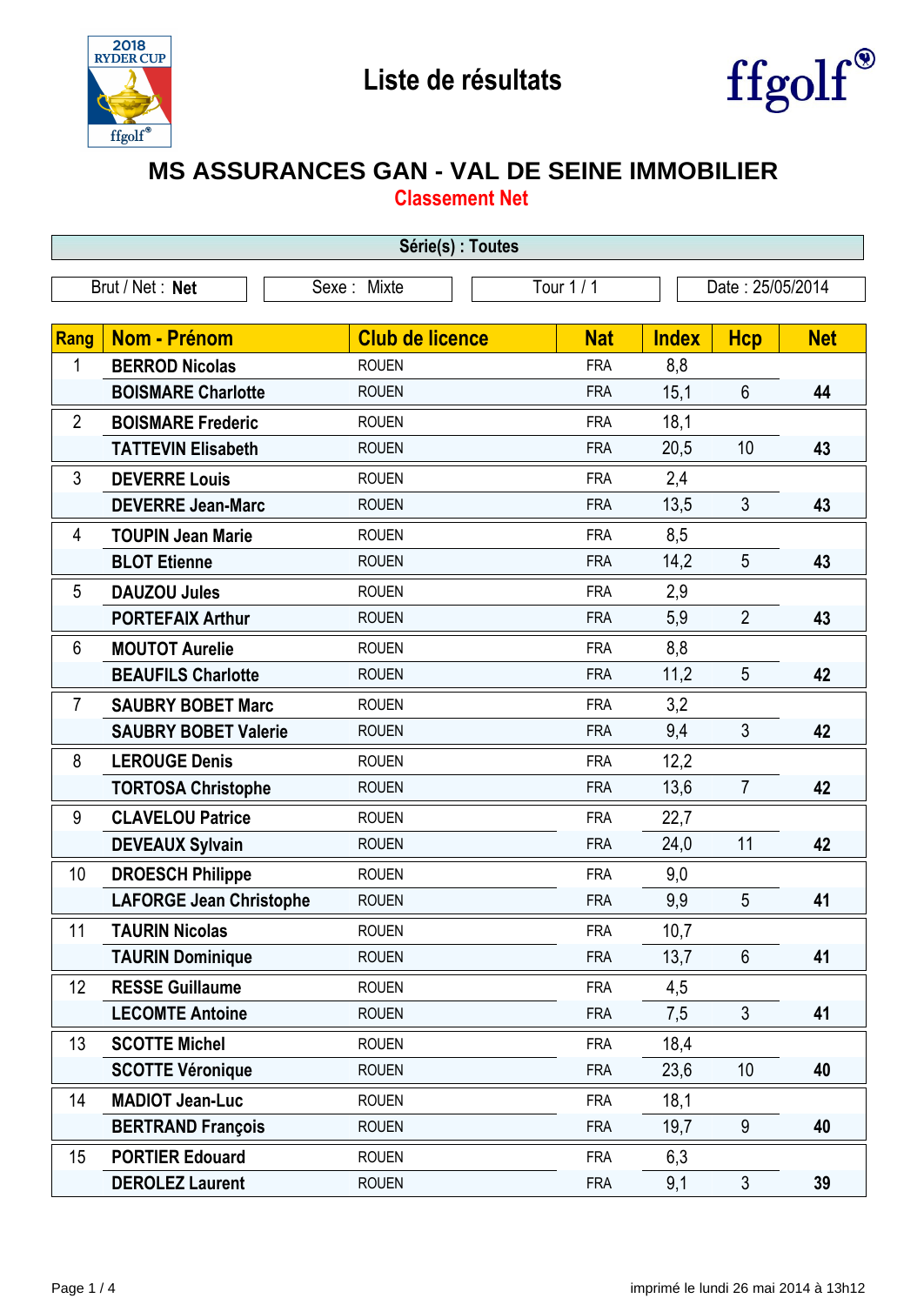| Rang | <b>Nom - Prénom</b>                | <b>Club de licence</b> | <b>Nat</b> | <b>Index</b> | <b>Hcp</b>     | <b>Net</b> |
|------|------------------------------------|------------------------|------------|--------------|----------------|------------|
| 16   | <b>DAUZOU Christophe</b>           | <b>ROUEN</b>           | <b>FRA</b> | 6,2          |                |            |
|      | <b>BONUTTO Jacqueline</b>          | <b>ROUEN</b>           | <b>FRA</b> | 19,1         | 5              | 39         |
| 17   | <b>PEROL Thibault</b>              | <b>ROUEN</b>           | <b>FRA</b> | 11,2         |                |            |
|      | <b>PEROL Stéphanie</b>             | <b>ROUEN</b>           | <b>FRA</b> | 28,5         | 8              | 39         |
| 18   | DE BONNEVILLE Hervé                | <b>BOIS GUILLAUME</b>  | <b>FRA</b> | 8,5          |                |            |
|      | <b>DE BONNEVILLE Marie-Adeline</b> | <b>BOIS GUILLAUME</b>  | <b>FRA</b> | 37           | 9              | 39         |
| 19   | <b>MARTIGNY Matthieu</b>           | <b>ROUEN</b>           | <b>FRA</b> | 18,3         |                |            |
|      | <b>LEGRAND Etienne</b>             | <b>ROUEN</b>           | <b>FRA</b> | 22,4         | 10             | 38         |
| 20   | <b>DE WITTE Dominique</b>          | <b>ROUEN</b>           | <b>FRA</b> | 12,8         |                |            |
|      | <b>DE WITTE Gaetane</b>            | <b>ROUEN</b>           | <b>FRA</b> | 14,7         | $\overline{7}$ | 38         |
| 21   | <b>PIGEON Maxime</b>               | <b>ROUEN</b>           | <b>FRA</b> | 2,6          |                |            |
|      | <b>PIGEON Patrick</b>              | <b>ROUEN</b>           | <b>FRA</b> | 24,6         | $\overline{4}$ | 38         |
| 22   | <b>BARBIER Stéphane</b>            | <b>ROUEN</b>           | <b>FRA</b> | 10,1         |                |            |
|      | <b>BARBIER Thomas</b>              | <b>ROUEN</b>           | <b>FRA</b> | 17,3         | $6\phantom{1}$ | 38         |
| 23   | <b>DESHAYES Alexandre</b>          | <b>ROUEN</b>           | <b>FRA</b> | 18,8         |                |            |
|      | <b>DESHAYES Nathalie</b>           | <b>ROUEN</b>           | <b>FRA</b> | 36,0         | 11             | 38         |
| 24   | <b>GAUDRAY Antoine</b>             | <b>ROUEN</b>           | <b>FRA</b> | 17,8         |                |            |
|      | <b>GAUDRAY François</b>            | <b>ROUEN</b>           | <b>FRA</b> | 22,6         | 10             | 38         |
| 25   | <b>JEAN Patrice</b>                | <b>ROUEN</b>           | <b>FRA</b> | 20,5         |                |            |
|      | <b>MOYENCOURT Charles</b>          | <b>HAUTE NORMANDIE</b> | <b>FRA</b> | 25,2         | 10             | 37         |
| 26   | <b>CANU Martin</b>                 | <b>ROUEN</b>           | <b>FRA</b> | 8,5          |                |            |
|      | <b>HOUDEMENT Catherine</b>         | <b>ROUEN</b>           | <b>FRA</b> | 20,4         | 6              | 37         |
| 27   | <b>BOISSIERE Arnaud</b>            | <b>ROUEN</b>           | <b>FRA</b> | 6,5          |                |            |
|      | <b>MOYENCOURT Philippe</b>         | <b>MAZARS GUERARD</b>  | <b>FRA</b> | 17,6         | 5              | 37         |
| 28   | <b>DESFORGES Enguerrand</b>        | <b>ROUEN</b>           | <b>FRA</b> | 4,7          |                |            |
|      | <b>MABIRE Solène</b>               | <b>ROUEN</b>           | <b>FRA</b> | 43           | $\overline{7}$ | 37         |
| 29   | <b>GARCIA Jonathan</b>             | <b>ROUEN</b>           | <b>FRA</b> | 5,5          |                |            |
|      | <b>SEGUIN Richard</b>              | HAUTE NORMANDIE        | <b>FRA</b> | 22,0         | 5              | 37         |
| 30   | <b>TENIERE Bruno</b>               | <b>FORET VERTE</b>     | <b>FRA</b> | 34,0         |                |            |
|      | <b>TENIERE Florence</b>            | <b>FORET VERTE</b>     | <b>FRA</b> | 35,0         | 17             | 37         |
| 31   | <b>DELAITRE Romain</b>             | <b>BOIS GUILLAUME</b>  | <b>FRA</b> | 8,9          |                |            |
|      | <b>DELAITRE Xavier</b>             | <b>BOIS GUILLAUME</b>  | <b>FRA</b> | 16,5         | 6              | 37         |
| 32   | <b>CLAEYSSENS Sophie</b>           | <b>ROUEN</b>           | <b>FRA</b> | 20,1         |                |            |
|      | <b>TINEL Alain</b>                 | <b>ROUEN</b>           | <b>FRA</b> | 28,2         | 11             | 36         |
| 33   | <b>LEGRAND Olivier</b>             | <b>ROUEN</b>           | <b>FRA</b> | 21,3         |                |            |
|      | <b>LEGRAND Nathalie</b>            | <b>ROUEN</b>           | <b>FRA</b> | 30,7         | 12             | 36         |
| 34   | <b>MASTROIENI Jean-Charles</b>     | <b>ROUEN</b>           | <b>FRA</b> | 24,4         |                |            |
|      | <b>DESOUBRY Nicolas</b>            | <b>ROUEN</b>           | <b>FRA</b> | 32,4         | 13             | 36         |
| 35   | <b>GOMEZ Philippe</b>              | <b>ROUEN</b>           | <b>FRA</b> | 23,8         |                |            |
|      | <b>CHARRIN François</b>            | <b>BOIS GUILLAUME</b>  | <b>FRA</b> | 24,1         | 11             | 36         |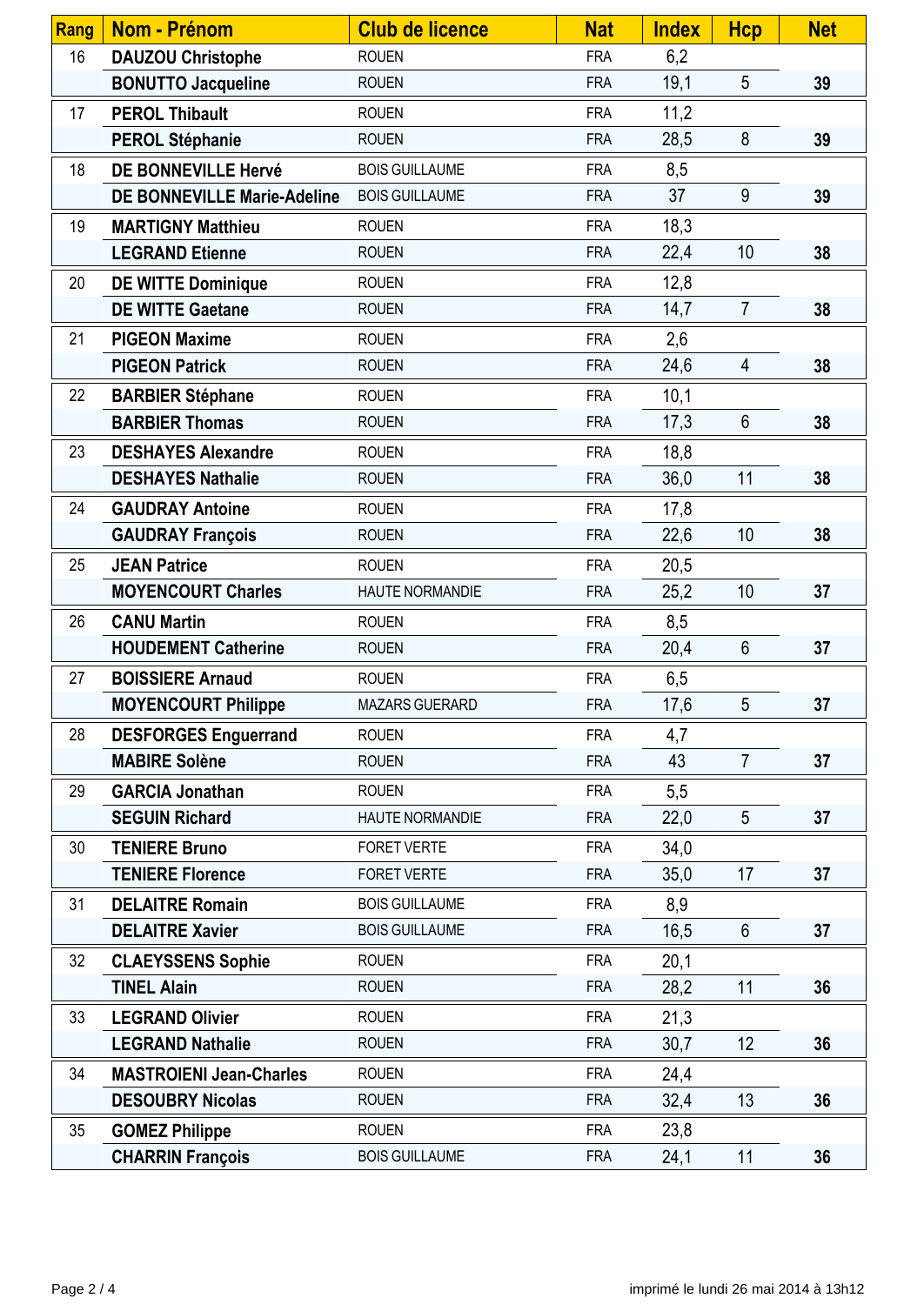| Rang | Nom - Prénom                    | <b>Club de licence</b> | <b>Nat</b> | <b>Index</b> | <b>Hcp</b>      | <b>Net</b> |
|------|---------------------------------|------------------------|------------|--------------|-----------------|------------|
| 36   | <b>DEMAEGDT Olivier</b>         | <b>BOIS GUILLAUME</b>  | <b>FRA</b> | 8,7          |                 |            |
|      | <b>ALLEAUME Simon</b>           | <b>BOIS GUILLAUME</b>  | <b>FRA</b> | 17,4         | $6\phantom{.}6$ | 36         |
| 37   | <b>MASSE Jerome</b>             | <b>ROUEN</b>           | <b>FRA</b> | 15,6         |                 |            |
|      | <b>GRIVAULT Daniel</b>          | <b>ROUEN</b>           | <b>FRA</b> | 18,5         | 9               | 35         |
| 38   | <b>THOMAS Claude</b>            | <b>ROUEN</b>           | <b>FRA</b> | 15,1         |                 |            |
|      | <b>THOMAS Anne</b>              | <b>ROUEN</b>           | <b>FRA</b> | 27,5         | 10              | 35         |
| 39   | <b>BERTEAU Jérôme</b>           | <b>FORET VERTE</b>     | <b>FRA</b> | 14,8         |                 |            |
|      | <b>BERTEAU Nathalie</b>         | FORET VERTE            | <b>FRA</b> | 21,7         | 9               | 35         |
| 40   | <b>REQUIN Etienne</b>           | <b>ROUEN</b>           | <b>FRA</b> | 4,1          |                 |            |
|      | <b>BONUTTO Herve</b>            | <b>ROUEN</b>           | <b>FRA</b> | 11,7         | $\mathfrak{Z}$  | 35         |
| 41   | <b>VINCENT Nicolas</b>          | RHONE/ALPES            | <b>FRA</b> | 23,8         |                 |            |
|      | <b>ALBERSDORFER Wilfrid</b>     | <b>HAUTE NORMANDIE</b> | <b>FRA</b> | 54           | 13              | 35         |
| 42   | <b>LEON Claude</b>              | <b>ROUEN</b>           | <b>FRA</b> | 18,3         |                 |            |
|      | <b>LEON Yves</b>                | <b>ROUEN</b>           | <b>FRA</b> | 25,3         | 11              | 34         |
| 43   | <b>PERRET Bernard</b>           | <b>ROUEN</b>           | <b>FRA</b> | 14,2         |                 |            |
|      | <b>LAMARRE Michel</b>           | <b>ROUEN</b>           | <b>FRA</b> | 15,7         | 8               | 34         |
| 44   | <b>DEGHMANI Maamar</b>          | <b>ROUEN</b>           | <b>FRA</b> | 22,7         |                 |            |
|      | <b>MEUNIER Yannick</b>          | <b>ROUEN</b>           | <b>FRA</b> | 41           | 13              | 34         |
| 45   | <b>SCHUHL Jean-François</b>     | <b>ROUEN</b>           | <b>FRA</b> | 23,6         |                 |            |
|      | <b>CHEVALLIER Christine</b>     | <b>ROUEN</b>           | <b>FRA</b> | 27,4         | 12              | 34         |
| 46   | <b>HAUTEFEUILLE Marie-Laure</b> | DPR76                  | <b>FRA</b> | 18,5         |                 |            |
|      | <b>CHAMBELLAN Sylviane</b>      | <b>ROUEN</b>           | <b>FRA</b> | 19,6         | 9               | 33         |
| 47   | <b>DELANGRE Thierry</b>         | <b>ROUEN</b>           | <b>FRA</b> | 14,2         |                 |            |
|      | <b>DAUZOU Corinne</b>           | <b>ROUEN</b>           | <b>FRA</b> | 25,8         | 9               | 33         |
| 48   | <b>MAITROT Jean-Paul</b>        | <b>ROUEN</b>           | <b>FRA</b> | 18,3         |                 |            |
|      | <b>TAVERNIER Brigitte</b>       | <b>ROUEN</b>           | <b>FRA</b> | 52           | 12              | 33         |
| 49   | <b>TOUFLET Sebastien</b>        | <b>BOIS GUILLAUME</b>  | <b>FRA</b> | 12,7         |                 |            |
|      | <b>SYNAVE Julien</b>            | <b>ROUEN</b>           | <b>FRA</b> | 54           | 10              | 33         |
| 50   | <b>DELAFOSSE Michel</b>         | <b>ROUEN</b>           | <b>FRA</b> | 19,4         |                 |            |
|      | <b>POZET Marilyn</b>            | <b>ROUEN</b>           | <b>FRA</b> | 49           | 11              | 32         |
| 51   | <b>LEFORT Frédéric</b>          | <b>ROUEN</b>           | <b>FRA</b> | 6,8          |                 |            |
|      | <b>LEFORT Isabelle</b>          | <b>ROUEN</b>           | <b>FRA</b> | 35,7         | 8               | 32         |
| 52   | <b>VERILHAC Emmanuel</b>        | <b>ROUEN</b>           | <b>FRA</b> | 20,9         |                 |            |
|      | <b>VERILHAC Charlotte</b>       | <b>ROUEN</b>           | <b>FRA</b> | 23,2         | 10 <sup>1</sup> | 32         |
| 53   | <b>LEPICARD Pascal</b>          | <b>ROUEN</b>           | <b>FRA</b> | 8,9          |                 |            |
|      | <b>LEPICARD Quentin</b>         | <b>ROUEN</b>           | <b>FRA</b> | 11,8         | 5               | 32         |
| 54   | <b>PAVARD Laurent</b>           | <b>BOIS GUILLAUME</b>  | <b>FRA</b> | 9,8          |                 |            |
|      | <b>DUVAL Laurent</b>            | FORET VERTE            | <b>FRA</b> | 54           | 9               | 31         |
| 55   | <b>DELANGRE Anne-France</b>     | <b>ROUEN</b>           | <b>FRA</b> | 18,5         |                 |            |
|      | <b>CRAMILLY Jean</b>            | <b>ROUEN</b>           | <b>FRA</b> | 25,2         | 10 <sup>1</sup> | 31         |